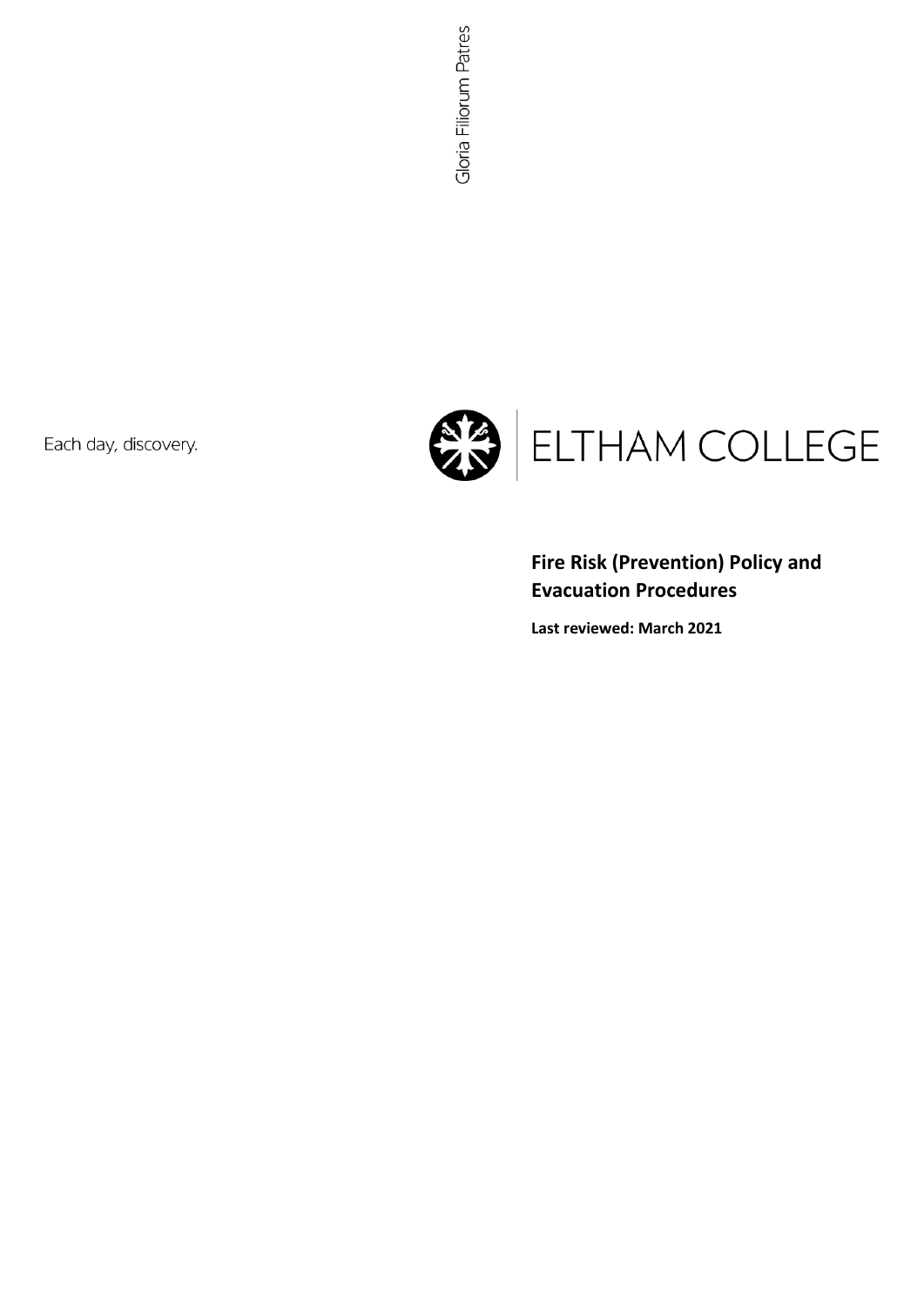

# **Version Control Information**

| <b>Reason for Amendment</b>                                             | <b>Name</b>                  | <b>Date</b>      | <b>Main Changes</b>                                                                                                    |
|-------------------------------------------------------------------------|------------------------------|------------------|------------------------------------------------------------------------------------------------------------------------|
| Updated in line with<br>revised practice, roles and<br>responsibilities | <b>Bursar</b>                | May 2016         |                                                                                                                        |
| <b>Annual Review</b>                                                    | <b>Bursar</b>                | August<br>2016   |                                                                                                                        |
| <b>Annual Review</b>                                                    | <b>Bursar</b>                | August<br>2017   | Updated names/roles; factual<br>information<br>Takes account of construction<br>project and temporary<br>accommodation |
| <b>Annual Review</b>                                                    | <b>Bursar</b>                | February<br>2018 | Amendments to conditional<br>language                                                                                  |
| Review                                                                  | Head of<br><b>Facilities</b> | March<br>2021    | Updated information, added<br>appendix 2 - PEEP template and<br>Reviewed Covid-19 Addendum                             |
|                                                                         |                              |                  |                                                                                                                        |

# **Other Related Documents**

- Health and Safety Policy Statement;
- Health and Safety Policy;
- Health and Safety Guidance.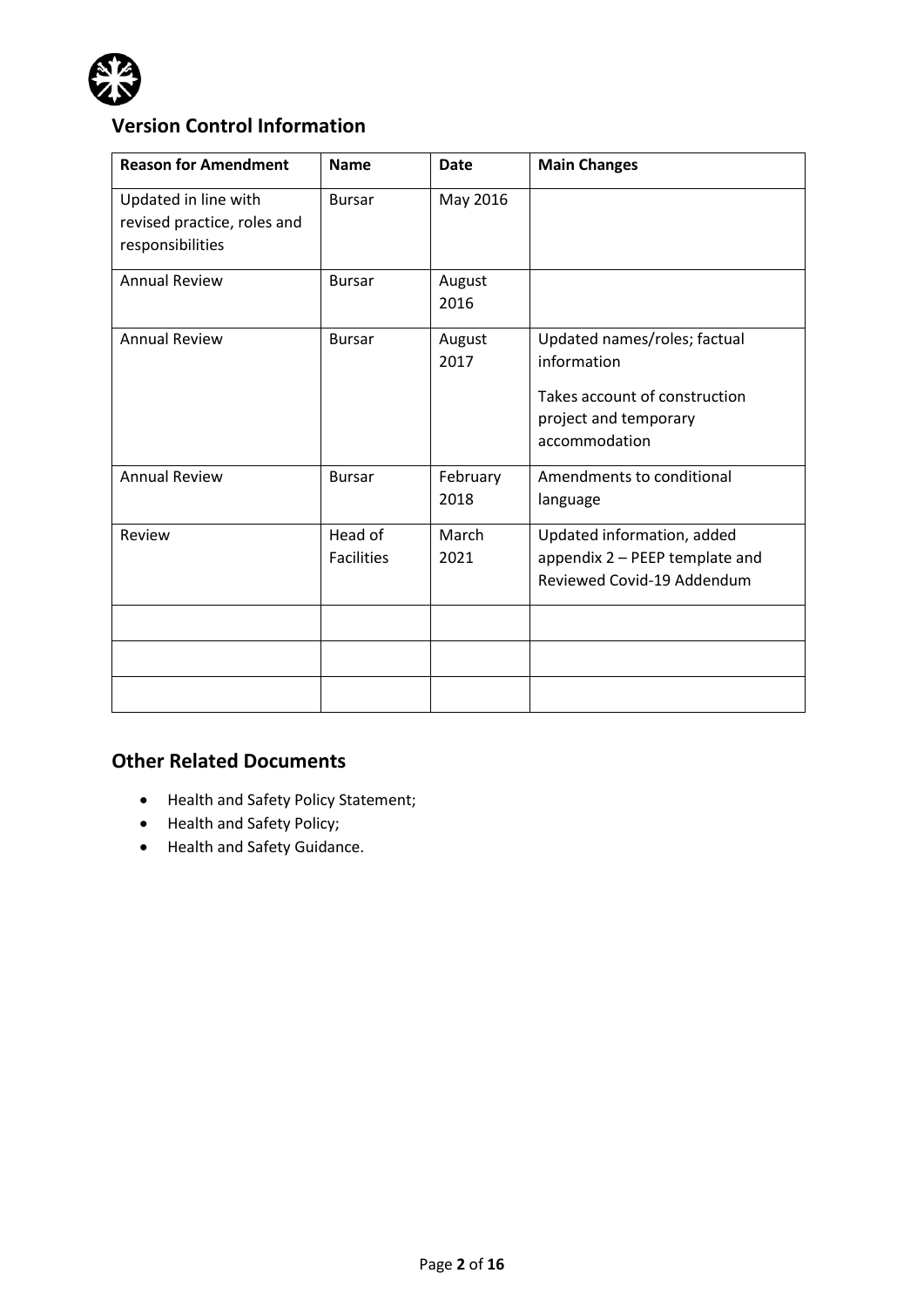

# **Introduction**

The Governors and Senior Leadership Team of Eltham College recognise that fire prevention, fire protection and fire safety measures are an integral part of the school's health and safety arrangements.

Management recognises its responsibility for the overall implementation of measures required by the Fire Precautions (Workplace Regulations) 1997 and the Management of Health and Safety at Work Regulations 1992, the Fire Safety Order of 2005 and the need to train employees in understanding how to prevent fire and how to behave in an emergency.

Our priority is to minimise the risk of life and to reduce injury by maintaining the physical fire safety of the school, by ensuring that staff, students and visitors do not add to the fire risk, and through safe evacuation of our building if a fire breaks out. The fire safety policy, procedures and risk assessments are designed to help our community to respond calmly and effectively in the event that fire breaks out in one of our buildings. We are committed to regular training of all staff in fire prevention.

The foundation of this policy is the use of a comprehensive fire assessment risk process and the implementation of appropriate protective and preventive measures.

# **Organisation, Responsibilities and Duties**

## **Fire Officer: Head of Facilities**

- Responsible to the Headmaster for overall control and review of the fire safety policy and procedures;
- Acts as Incident Controller at the Senior School in the case of an emergency;
- Investigates and reviews action taken with the Deputy Fire Officer;
- Arranges training of staff;
- Ensures risk assessments, testing and inspections are carried out and records kept;
- Regular reviews to assess fire safety and procedures;
- Promulgation of fire safety policy to entire school community and procedures for visitors.

## **Deputy Fire Officer: Head of Co-Curricular**

- Deputises as Incident Controller in the absence of the Fire Officer;
- Assists in an emergency to locate source and advise the Fire Brigade on access and precautions, alarms and equipment.

#### **Junior School Incident Controller: Deputy Master**

#### **Junior School Deputy Incident Controller: Master**

#### **Assistant Fire Officers: Head School Keeper and Head of Maintenance**

- Responsible for operation and routine testing and maintenance of fire safety equipment;
- Responsible for ensuring all building work complies with the relevant legislation.

#### **School Office staff**

• Maintain Fire Folder and ensure records of staff, students and visitors are available at the time of an incident for roll calls;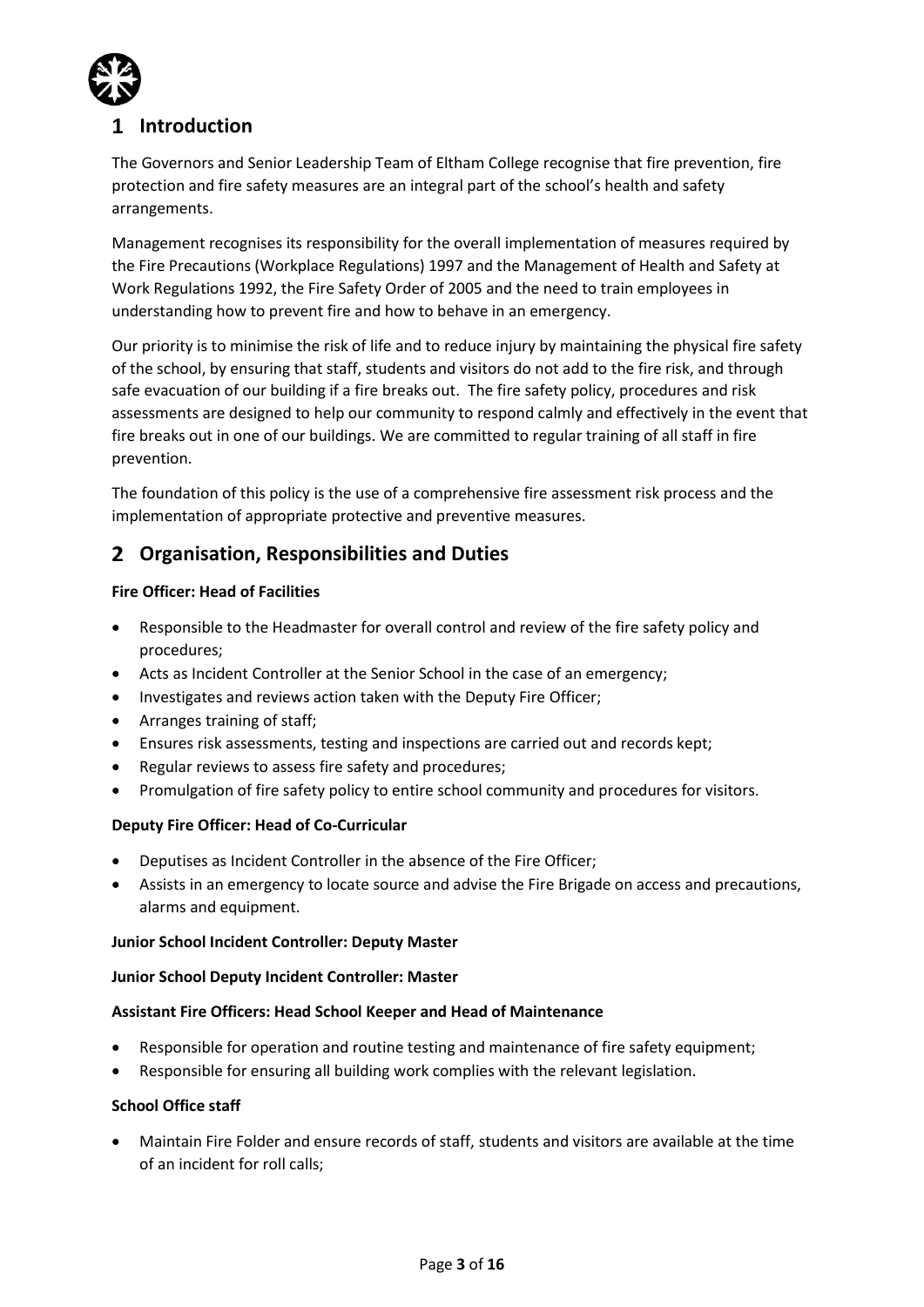

- Contact the emergency services if an alarm goes off in the Senior or Junior School at any time;
- If the alarm goes off in the Eric Liddell Sports Centre and/or the rear of the ABT during school hours, but not in the rest of the school, staff must notify the School Office immediately.

## **Fire Marshalls (See section 5)**

- In an emergency, responsible for checking their allocated area to ensure no personnel are left on site;
- Inputting to reviews of procedures;
- On a day to day basis responsible for identifying, rectifying/reporting any fire hazards (e.g. wedged fire doors, blocked exits, extinguishers off their brackets etc.

# **Fire Risk Assessment, Risk Management and Fire Prevention**

The purpose of a fire risk assessment is to ensure that risks are identified and evaluated and that existing control measures are adequate or require revision. A fire risk assessment is updated annually for each area of the school site, identifying dangerous substances, fire hazards and persons that may be at risk from such hazards, and assessing dangerous substances and hazards on the basis of likelihood of fire outbreak and likelihood of harm.

The assessment examines and records existing control measures including emergency escape facilities and routes, and fire safety equipment.

From this assessment, the process identifies risks that require action to eliminate or reduce them and deficiencies in escape facilities and in the provision of fire-fighting and fire safety equipment; identifies actions to be taken, by whom, and confirms how the actions will be monitored and recorded.

The control of this process and the keeping of the records are the responsibility of the Head of Facilities.

A comprehensive fire detection and alarm system is maintained across the site by the Head of Facilities working with the Head School Keeper and nominated contractors.

Regular training is provided which includes guidance on fire prevention through good housekeeping and hazard awareness.

Regular visual inspections are undertaken by the Facilities function and prompt remedial action is taken as appropriate. The Health and Safety Committee is an important source of information and recommendations about improvements to fire prevention from the wider staff body.

# **Emergency Evacuation Procedures**

This section describes the procedure by which the emergency services are informed immediately an incident arises, the calm and orderly evacuation of the site is organised, and the process for accounting for all students, staff and visitors where an emergency takes place during the school day. New staff and new students are given a briefing on the school's emergency evacuation procedures as part of their induction process. Further details about out-of-hours arrangements and specific areas requiring additional measures (events in the Anthony Barnard Theatre) are provided in the Appendix.

Lists of the responsibilities of key personnel are included in the Appendix. All key personnel have information regarding the operation of the alarm panels in the Eric Liddell Sports Centre, the main building, the Music School, the Junior School, the temporary accommodation and College Meadow. All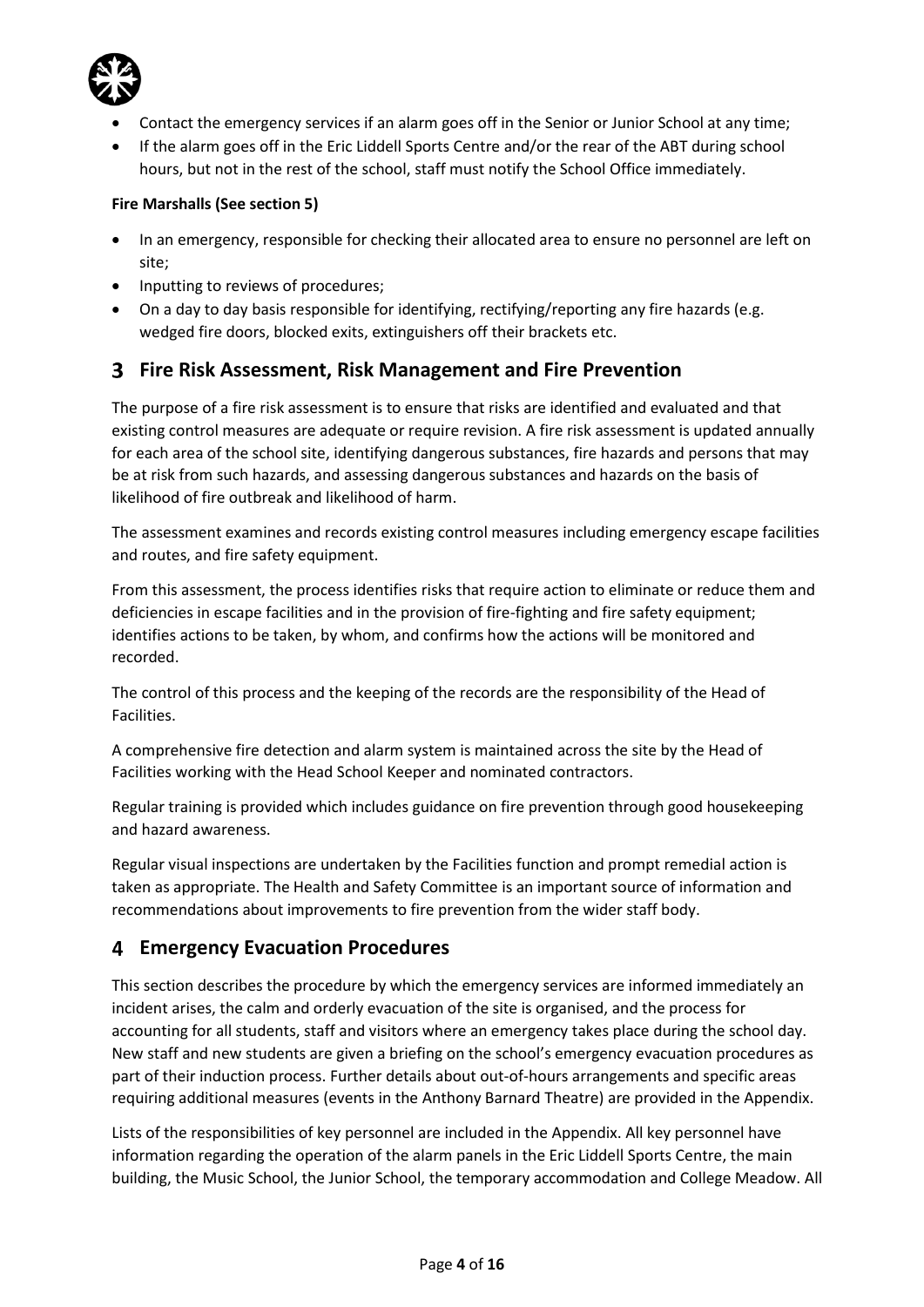

key personnel communicate during an emergency or drill via mobile phone.

- On the sight or notification of fire or other emergency incident the alarm is activated by breaking the glass in the nearest available call point. The Fire Brigade is called automatically when the alarm is triggered on the main school and junior school sites. The alarm rings locally at the sports pavilions and the fire officer or one of his assistants summons the fire brigade if deemed necessary.
- Members of staff who have been trained sufficiently may attack a fire with an extinguisher or other available equipment. Fire-fighting will only be carried out secondary to personal safety. If there is any doubt about the ability to extinguish the fire safely, it will not be tackled but left for the fire service to deal with.
- Staff will ensure that power supplies are isolated and processes stopped where leaving them unattended could cause an unacceptable hazard.
- On hearing the alarm, students, staff and visitors on site proceed in a calm, quiet and orderly fashion to the assembly area by the most direct route. Time is not wasted collecting coats and bags.
- The assembly area for all areas apart from the Junior School is the field by the main entrance to the school.
- The assembly area for the Junior School is on the Junior School playground at the edge of the playing field.
- Students taking part in external examinations are escorted out of the examination hall in the Sports Centre to the grass area behind the Hall and the Deputy Fire Officer at the main assembly area notified that the hall has been safely evacuated. Silence is maintained and staff supervise closely to ensure that students are not communicating with one another during the evacuation.
- The Fire Folders, Staff and Student Signing out Books (including Away Sports Team Lists, Trip Lists etc.) and Visitors Book are brought by the relevant school office team to the assembly area where the form lists are given to Form Tutors and the Fire Folder to the Incident Controller. High visibility vests are worn by key personnel.
- Whilst this is going on, designated Fire Marshalls or their deputies ensure that nobody remains in the section of the building for which they have responsibility. Fire Marshalls then report to the Deputy Fire Officer (for the Senior School) or the Incident Controller (for the Junior School) assembly area as appropriate. They will tick off swept areas in the Fire Folder.
- Form Tutors (and substitutes) report to the Director of Studies (for the Senior School) or Incident Controller (for the Junior School) as soon as they have checked their tutees off the form list, who then tick their Form as clear in the Fire Folder (noting any persons unaccounted for). Form groups are kept quiet and orderly during the checks and whilst they wait for the all-clear.
- Those in charge of non-tutoring staff, support staff and peripatetic musicians report to the Bursar (for the Senior School) or the Incident Controller (for the Junior School) that all are accounted for and these are ticked off in the Fire Folder.
- Please refer to the risk assessment for managing the evacuation of those with mobility needs. A **PEEP** (**P**ersonal **E**vacuation **E**mergency **P**lan) is written for anybody attending or working at the school. (See Appendix 2)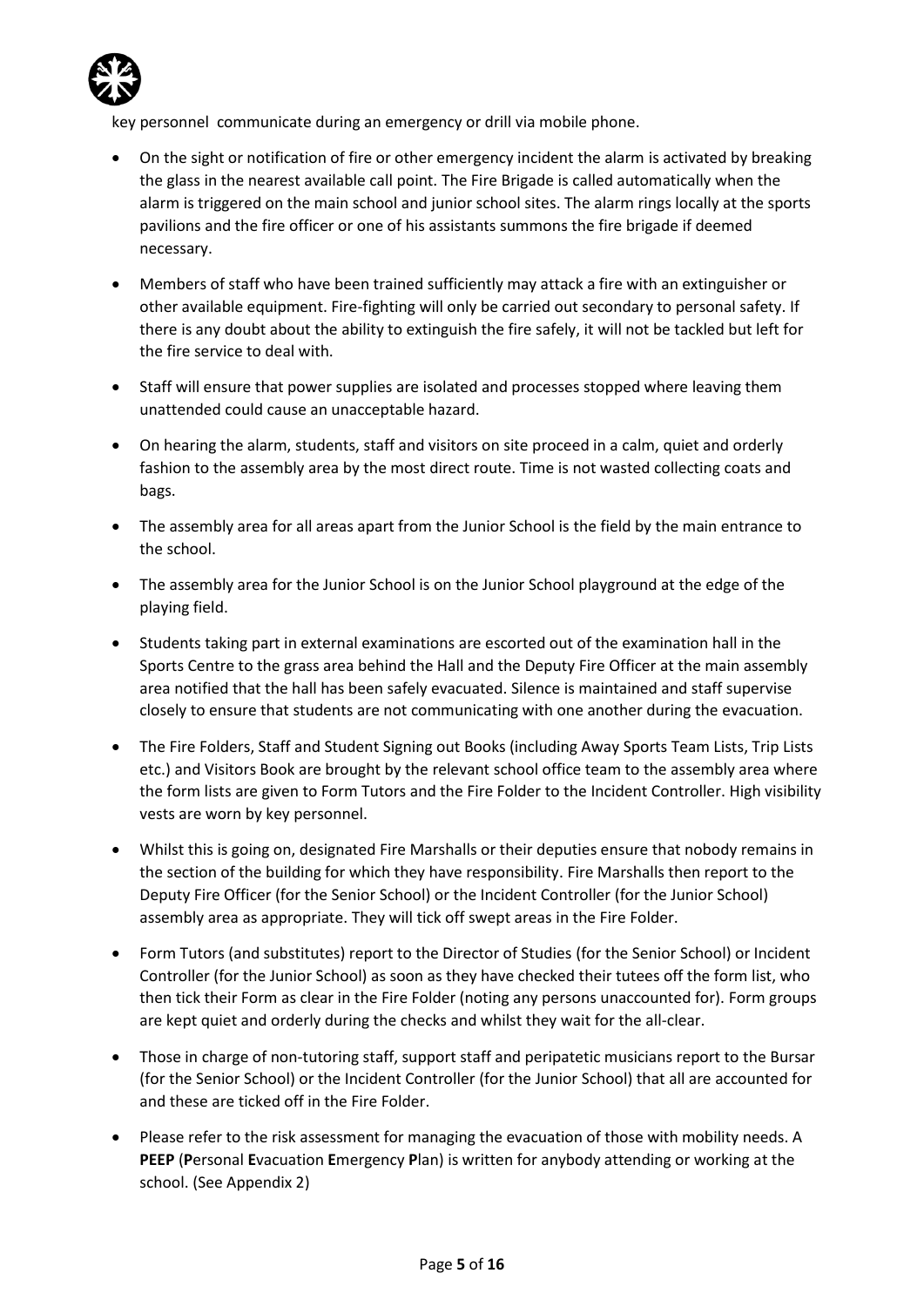

- Assistant Fire Officers are responsible for identifying from the fire alarm panel the location of the incident and investigating if it is a fault, false alarm or genuine emergency so that the Fire Brigade can be informed on their arrival.
- On arrival of the Fire Brigade, the Incident Controller reports the location of the incident and any persons unaccounted for who may be present in the area.
- Once the situation has been confirmed, the Incident Controller will announce the all-clear for the return to the premises (or any alternative arrangements should these be required) using a megaphone.

**N.B. If the alarm sounds only in the Junior School**, the Junior School Incident Controller contacts the Fire Officer and Assistant Fire Officers in the Senior School by radio or mobile phone. The Incident Controller also informs them (when known) of the location of the incident and any persons unaccounted for who may be present in the area.

# **Fire Marshalls and the Sweep System**

Fire Marshalls are selected from those staff who, as far as possible, have static locations for their work in the school. A list of those named as Fire Marshalls is kept in the school office and on the shared drive. It is checked termly for accuracy, and fully updated each year before the start of term in September. In the Junior School, it is expected that all staff will be Fire Marshalls.

Fire Marshalls receive additional fire safety training covering their role in the event of a fire alarm and in checking premises on a regular basis for fire hazards.

One Fire Marshall and a deputy will be assigned to an area of the school that can be checked in an emergency within approximately 60 seconds. Details of Fire Marshalls and their designated sweep areas will be kept in the Fire Folder in the School Office.

The object of fire sweeps is to ensure that an area has been completely evacuated in the event of a fire and nobody is left behind. In particular, to ensure isolated areas such as toilet cubicles are checked and everyone is located. The role includes assisting disabled persons to a place of safety, and dealing with, or noting, uncooperative persons.

Fire Marshalls ensure that their deputies are informed when they have booked leave so that their deputies are aware of when they should take the role of sweeper. Fire Marshalls also ask that their deputies are informed if they telephone in sick. Nevertheless, deputies have a duty at all times, in the event of an emergency, to ensure their area is being checked before leaving the building.

It is accepted that there may be times when neither the designated Fire Marshall nor their deputy may be present on site or in their sweep area when an emergency occurs. However, the system is designed to ensure, as far as possible, that all areas of the school will be checked in such a situation.

# **Visitors and Contractors**

All visitors and contractors are required to sign in at Reception where they are issued with a visitor's badge, which should be worn at all times that they are on school property. The emergency evacuation procedures are on the reverse of the badge and they are shown the way to the assembly point.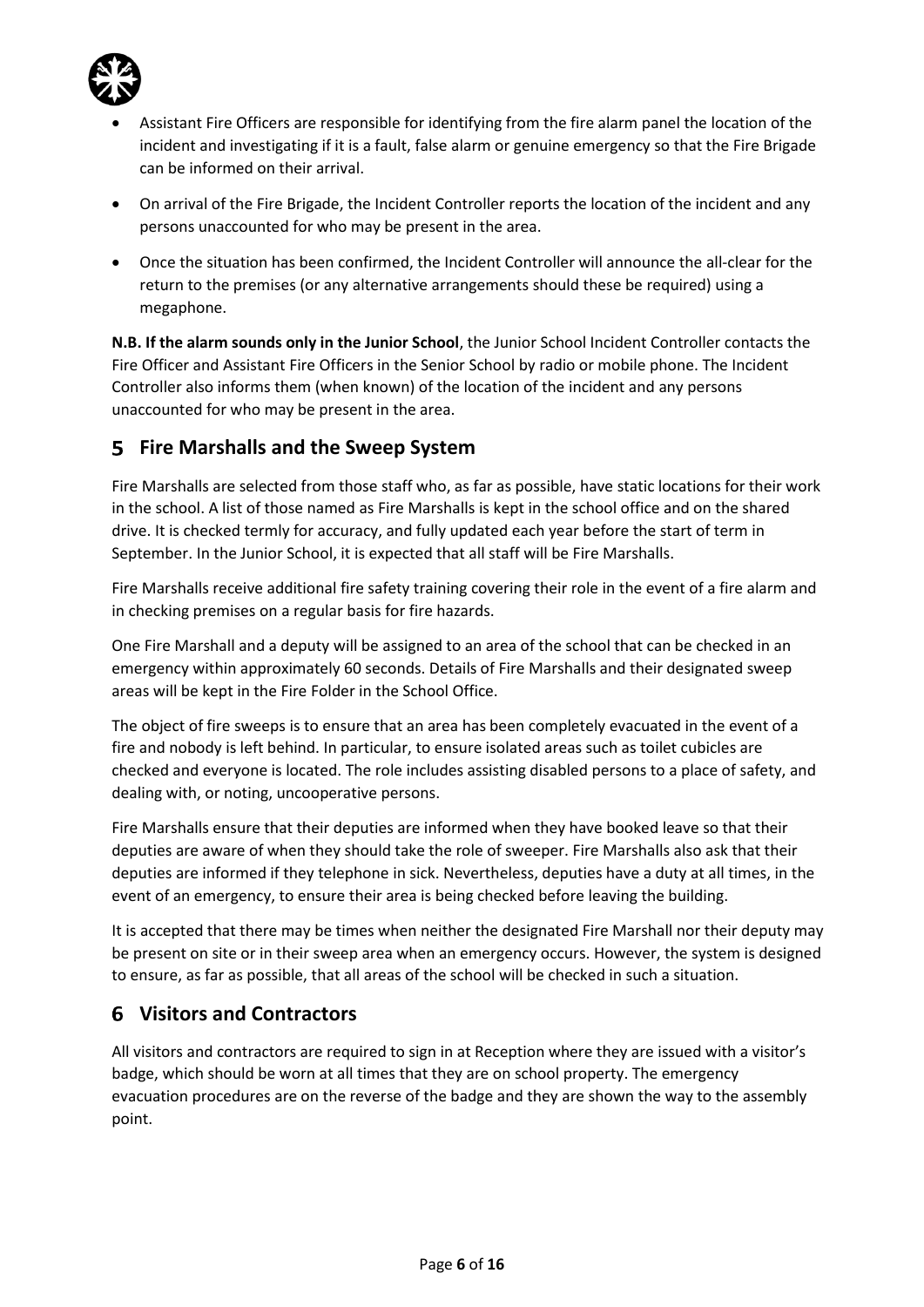

When large numbers of visitors are at the school for open days, plays, concerts, exhibitions or meetings a brief announcement is made advising them of the location of the emergency exits that they should use in the event of the alarms sounding.

# **Fire Drills and Fire Practices**

A Fire Drill is carried out termly, including a drill early in the school year for the benefit of those new to the site, initiated by the Fire Officer.

The School Leadership Team and key personnel are pre-warned of fire drills. Staff use the drills as a learning opportunity.

The fire drills are sometimes be based on a possible scenario, with one exit being unavailable.

Staff, Fire Marshalls and Safety Representatives are encouraged to feedback any problems arising to the Fire Officer so that the procedure can be reviewed and refined.

The Fire Officer ensures a report form is completed with appropriate comments and filed.

# **Training**

All staff receive the following training (every 3 years) plus further refresher training and instruction as necessary on an annual basis**.** This will normally be as part of the INSED programme, with training sessions for new staff at the beginning of each academic year*.* This will be initiated by the Fire Officer:

- Legislative overview;
- Classes of fire;
- Action on discovering a fire;
- Action on hearing a fire alarm and the procedures this sets in motion including the role of the Fire Officer, Fire Marshalls etc.;
- The location and use of fire extinguishers:
- Procedures for alerting visitors;
- The evacuation procedure and their role in it and the location of the assembly point;
- The importance of fire doors;
- The location of escape routes;
- How to open escape doors;
- Shutting all doors and windows and shutting down processes;
- The causes of fire and general fire hazards;
- The importance of general fire precautions and good housekeeping;
- Other specific training needs identified from risk assessments;
- Fire safety issues for school visits and journeys.

Fire Marshalls receive additional training covering:

- The sweep system and their part in it;
- How to support disabled people
- how to manage uncooperative persons;
- Fire safety checks;
- The review process.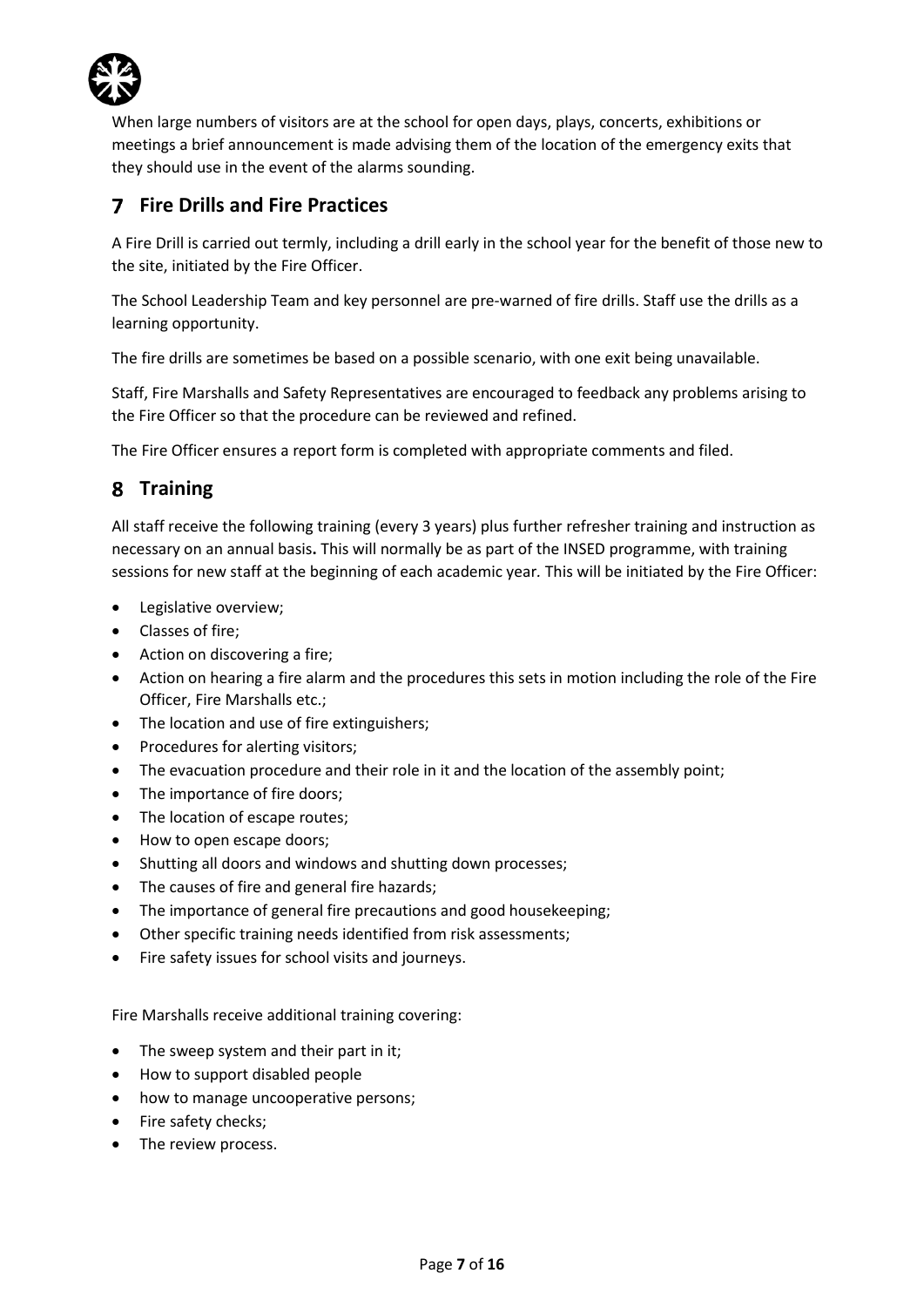

Students are reminded by Form Tutors of relevant matters at the beginning of each academic year with a review after each fire drill. To include, in particular:

- Action on discovering a fire;
- Evacuation procedure and location of assembly point;
- Importance of fire doors, extinguishers and signs;
- Shutting down processes under supervision;
- The importance of general fire precautions and good housekeeping.

Training and instruction given to staff is recorded in a file held by the Head of Facilities along with other fire safety records. The following matters will be recorded:

- The date of the instruction/training;
- The duration;
- The name of the person giving the instruction/training;
- The names of the persons receiving the instruction/training;
- The nature of the instruction/training.

All new staff are issued with the school's Fire Risk (Prevention) Policy and Evacuation Procedures.

Peripatetic teachers and supply teachers are advised, on their first attendance to be aware of the information on fire evacuation notices placed strategically around the school.

## **Records**

#### **9A Tests and Inspections**

The following records of tests and inspections are the responsibility of the Head of Facilities who ensures that they are available for inspection at the locations designated:

- Weekly tests of fire alarm systems including call point activated and operation of indicator panel;
- Quarterly maintenance report on fire alarm system (including smoke & heat detectors);
- Quarterly test of emergency lighting, illuminated exit signs and batteries;
- Annual tests of fire extinguishers and fire safety equipment;
- Annual portable electrical equipment tests;
- Five year fixed wire periodic electrical inspection;
- Yearly testing of portable electrical appliances;
- Fire risk assessments, annual fire safety premises check and action reports.

## **9B Fire Drills and Incidents**

To be held by the Fire Officer (Head of Facilities). The following information is recorded for each drill/incident:

- Date;
- Time of alarm;
- Time buildings checked as clear;
- Time roll calls complete;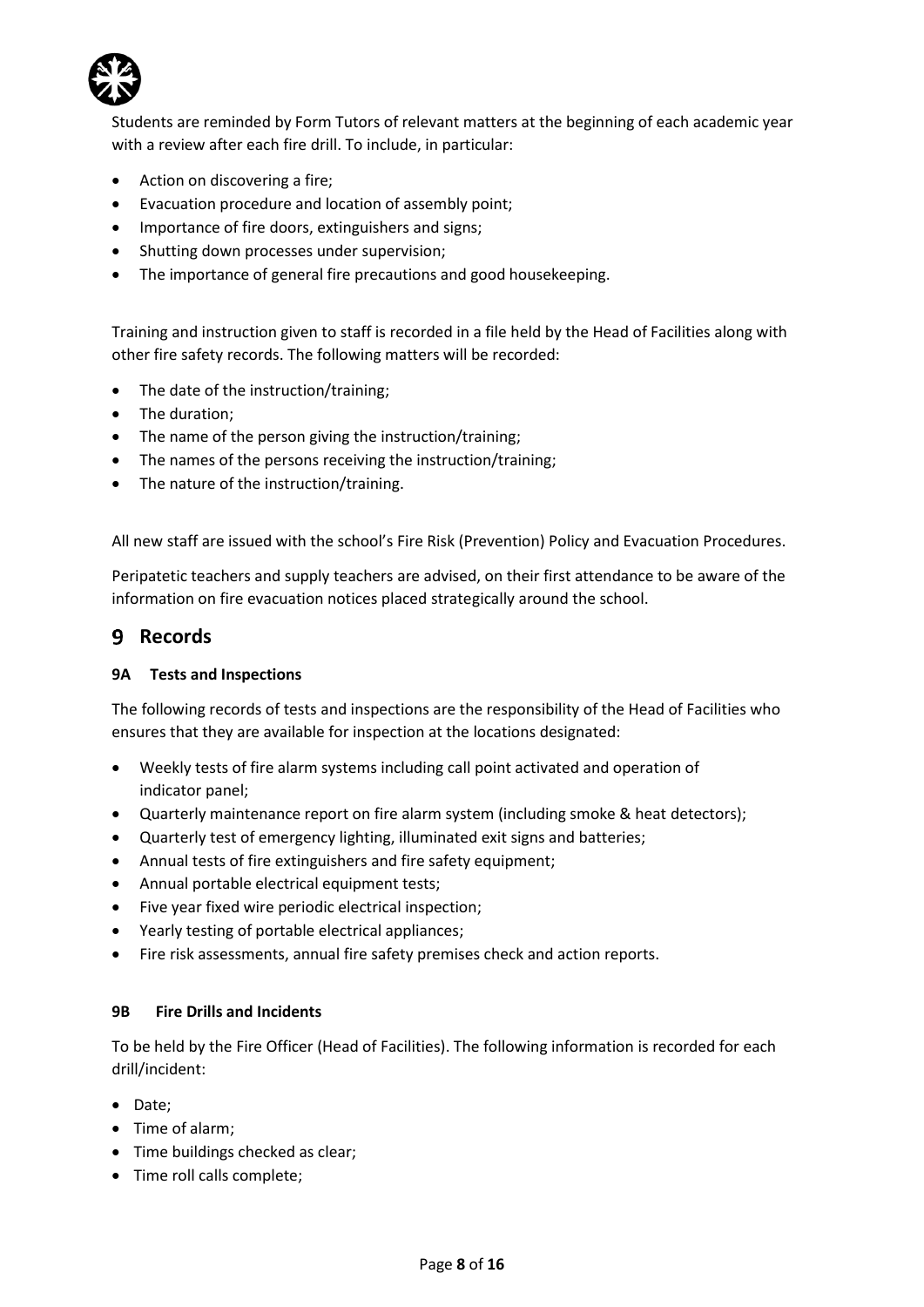

- Comments on incident including response of Fire Brigade;
- Comments on matters for review and investigation;
- Completed sweep and checklists.

## **9C Fire Folder**

The Fire Folder is maintained by the School Office Manager and kept in the School Office. It contains:

- A copy of the emergency evacuation procedure;
- Fire Marshall/sweep area plans;
- Hi-vis jackets;
- Sweep area checklist (blank copies x 3);
- Staff list;
- Form check list (blank copies x 3);
- $\bullet$  Pens (x 3);
- List of useful local contacts and telephone numbers

It is reviewed monthly to ensure staff changes are recorded.

## **Monitoring and Review**

It is recognised that attention to fire safety issues is an ongoing process. This policy is reviewed on a regular basis and considered by the Health and Safety Committee at least once every three years.

As new equipment and processes are introduced to the school, and changes to buildings made, it will be necessary to carry out new risk assessments.

The following mechanisms are part of the regular monitoring and review process:

- Fire drills and incidents feedback and reviews;
- Premises checked annually, with the Head of Facilities arranging for defects to be dealt with and reviewing risk assessments in the light of findings;
- Records of testing and maintenance Bursar to check annually that records are in order;
- Matters brought up at the Health and Safety Committee meetings are dealt with expeditiously (and persons allocated to deal with them).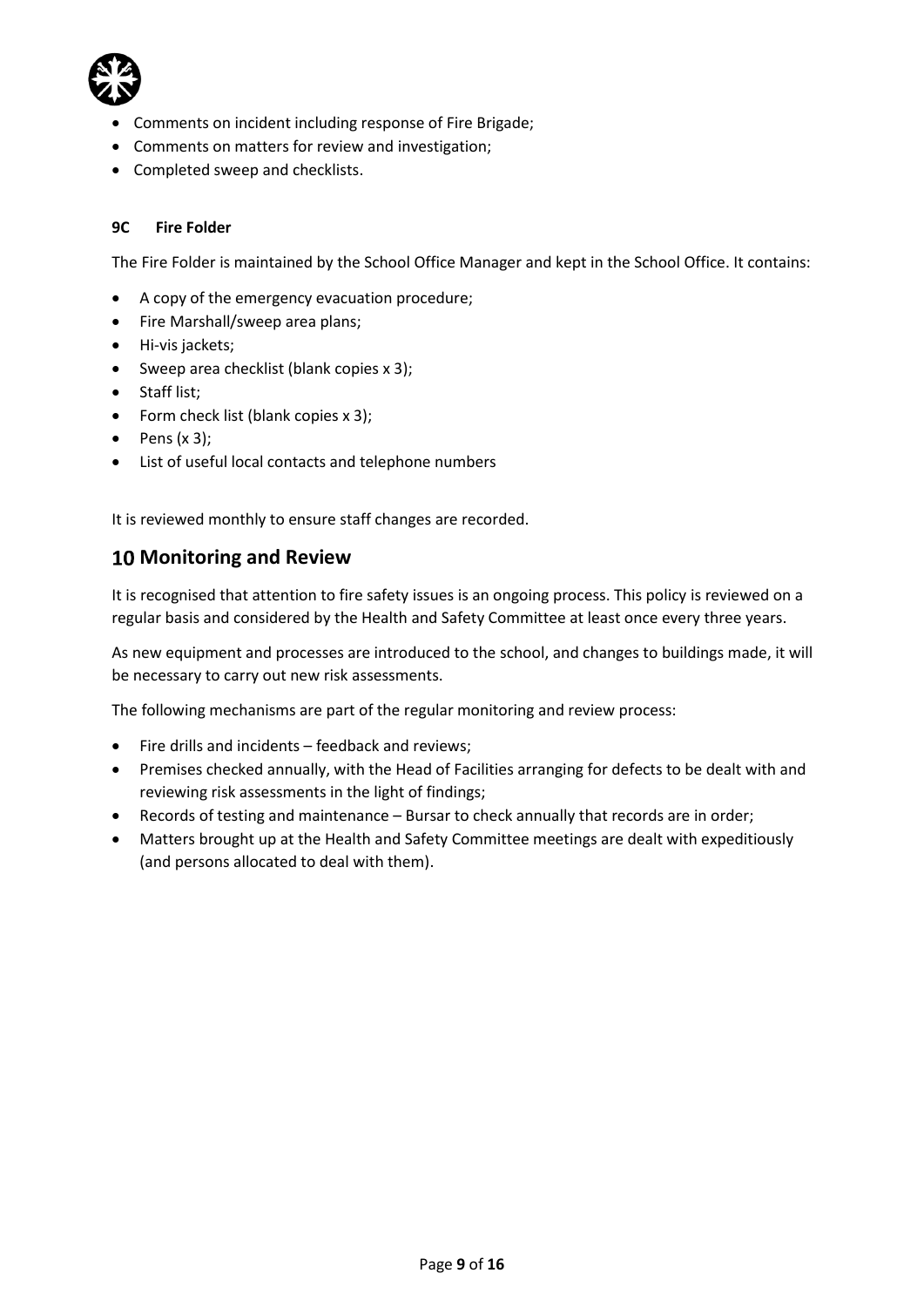

## **APPENDIX 1: DETAILED INSTRUCTIONS**

## **Out of School Hours (e.g. after school activities or open evenings)**

**NB There is a special protocol for Eric Liddell Sports Centre (ELSC) between 3.50 and 5.45 and for events in Antony Barnard Theatre (ABT), detailed below**

- 1. On the sight or notification of fire or other emergency incident the alarm is activated by breaking the glass in the nearest available call point. The alarm may have been activated automatically.
- 2. On hearing the alarm those staff in charge ensure that students and visitors on site are directed to proceed in a calm and orderly fashion to the assembly area by the most direct route. Time is not wasted collecting coats and bags.

The assembly area for all areas apart from the Junior School, is the field by the main entrance to the school.

The assembly area for the Junior School is on the Junior School playground at the edge of the playing field.

- 3. The Fire Brigade will be called automatically when the alarm is triggered. On arrival of the Fire Brigade, the staff present report any information they may have as to the location of the incident and any persons who may be present in the area. School-keeping staff present assist the Fire Brigade as appropriate.
- 4. At the first opportunity, the incident is reported to the Fire Officer so that details can be entered in the Fire Folder.

# **ELSC After School Emergency Protocol**

## **For staff in the Sports Centre between 3.50pm and 5.45pm or term time between 8.30am and 17.00pm**

#### **On hearing the fire alarm**

- evacuation procedures apply;
- Leave the building and congregate in the main field with the main school;

However, if there is an external swimming booking during school hours the group will evacuate the pool and line up by deep end fire exit and leave the building if instructed to do so by the lifeguard or Duty Manager. Upon leaving the building all persons in the sports centre congregate in the main field and report the safe arrival of all persons to a fire officer.

#### $\overline{\mathbf{3}}$ **ABT Fire Procedures – outside school hours**

Every event in the ABT should have a designated Fire Officer. Their role is detailed below.

Event Fire Officer's Responsibilities and duties:

• The Event Fire Officer is to be in charge of the evacuation in event of fire or fire alarm sounding;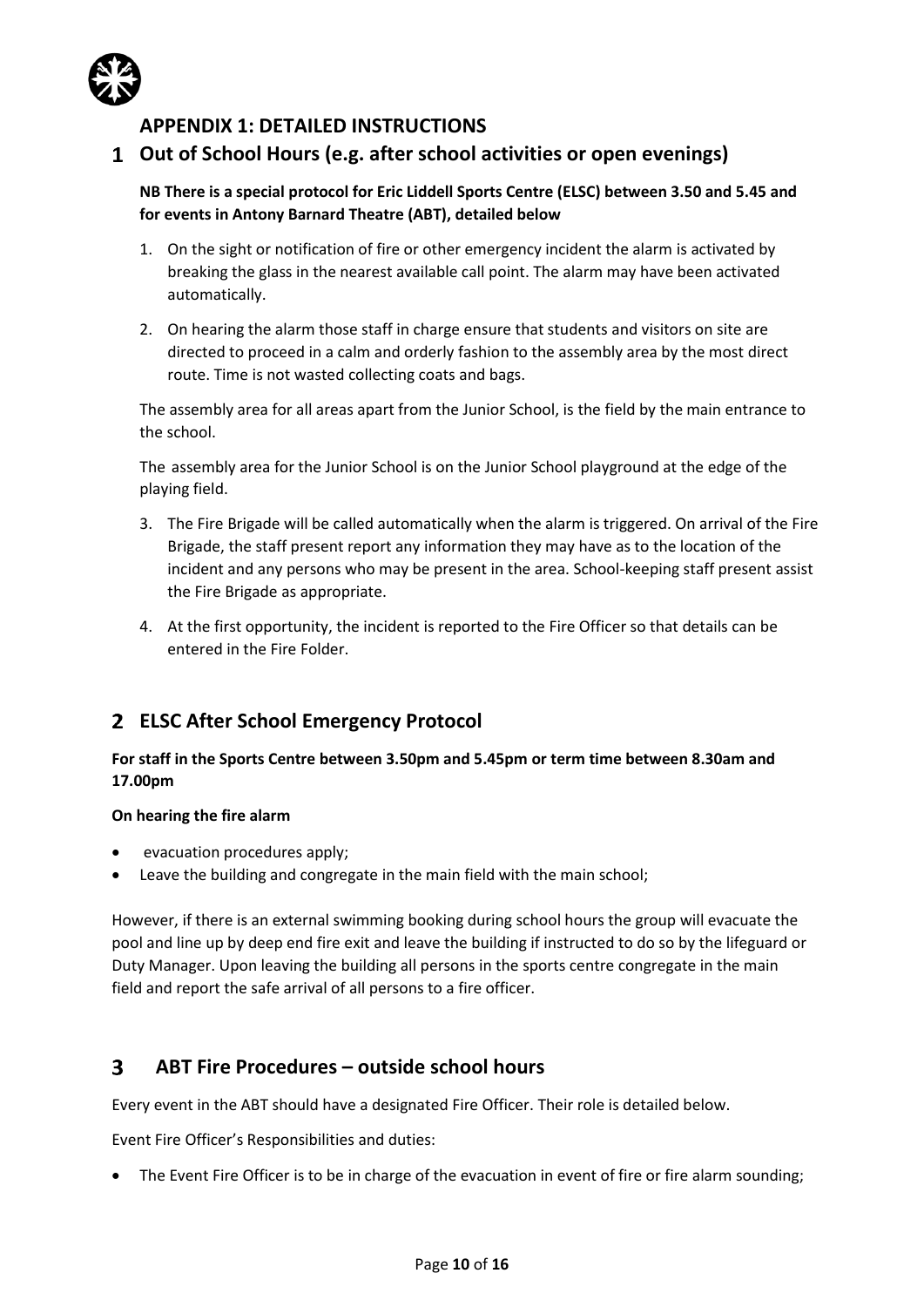

- Event Fire Officer to liaise with front of house person;
- Event Fire Officer designates Fire Marshalls;
- Event Fire Officer makes sure Fire Marshalls understand what they have to do in event of fire;
- Event Fire Officer is in contact with Fire Marshalls at all times as long as Fire Marshalls are on duty;
- If there is a fire or the fire alarm sounder sounds continuously the Event Fire Officer makes sure that the ABT is cleared of all audience, students, staff, actors, tech-crew and Fire Marshalls;
- The Event Fire Officer liaises with the fire brigade; they will be summoned automatically when the alarm is sounded in the ABT;
- The Event Fire Officer liaises with the ELSC Manager as required;
- The Fire Marshalls make sure the actors from dance studio are all present at fire assembly point;
- The fire assembly point outside school hours is in the ELSC car park. Once evacuated people should await instruction but ensure they remain clear of ABT entrance and the entrance gate to the car park
- Event Fire Officer calls key members of staff about the situation if a fire has occurred.

# **School Keepers: Action in the event of the fire alarm going off.**

## **During the School Day:**

Go to the main panel.

## **Outside normal school hours but when an event is on e.g. Parents Evening, Concert or Play:**

- Check the panel;
- Go to the front of school and wait for the Fire Brigade;
- Staff in charge of the event ensure the evacuation of the building and if the alarm has gone off in ABT work shop or Sports Centre, ring the Fire Brigade;
- Have keys ready in case access is needed to another part of the site;
- Phone Head of Facilities 07739 657514 and Headmaster 07917 917557 to let them know what has happened.

## **Outside normal hours but when no one other than residents are on site:**

- Check the panel;
- Go to the front of the school and wait for the Fire Brigade;
- Have keys ready;
- Phone Head of Facilities 07739 657514 and Headmaster 07917 917557 to let them know what has happened;
- Let Fire Brigade into school and point out the signing in boards/books to check if anyone might be in building.

## **Fire Evacuation: Fire Officer Duties**

**Evacuation is required in the event of the fire alarm sounding continuously, indicating a possible fire or in the event of a planned fire drill.**

**NB The Fire Folder is kept in the School Office.** This is vital for checking buildings and people when there is a fire or fire drill. It contains the checklists required, hi-vis jackets and pens. The School Office Manager will bring it to you at the Assembly point.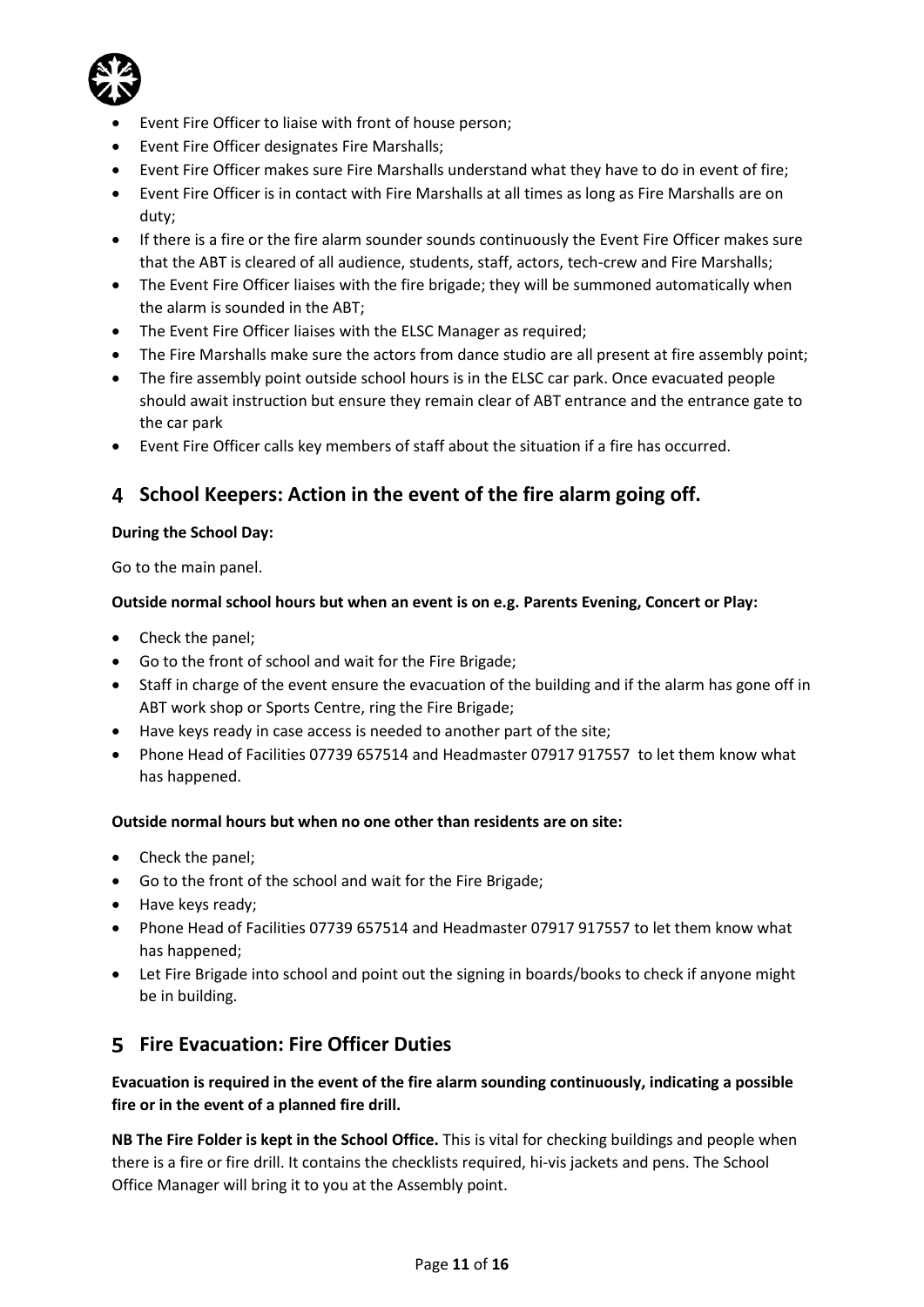

In the event of the fire alarm being sounded, the Fire Officer, or other member of senior staff acting for them, is responsible for the following:

- Checking off all students in Form groups as Tutors report in;
- Checking off each 'sweep area' as Fire Marshalls report in;
- Checking off non-tutoring staff, catering staff, peripatetic music staff and support staff as the responsible person report in;
- Ensuring that any absent tutors are covered and that reasonable order prevails.

When it is safe to return inside:

- The Fire Officer announces this using a megaphone and returns the school to normal timetable;
- The Fire Officer makes sure the paperwork is in order, signed and dated, with appropriate comments;
- The Fire Folder is returned to the School Office.

In the event of an actual fire emergency, the Fire Officer liaises with Fire Brigade, Police etc.

## **Staff Resident on Site**

The following specific instructions for resident staff are posted in their buildings.

## **For staff resident in London Marathon Pavilion flat, School Keeper's House or College Meadow**

#### **During School Hours:**

- On the sight or notification of fire or other emergency incident the alarm is activated by breaking the glass in the nearest available call point, and the fire brigade summoned by calling 999;
- Members of staff, who have been trained sufficiently, may attack a fire with an extinguisher or other available equipment but firefighting is only be carried out secondary to personal safety. If there is any doubt about the ability to extinguish the fire safely, it is not tackled but left for the fire service to deal with;
- Staff ensure that power supplies are isolated and processes stopped where leaving them unattended could cause an unacceptable hazard;
- On hearing the alarm residents leave the building by the nearest available fire route in a calm and orderly fashion to the designated fire assembly point.

#### **Outside School Hours (as above but include the following):**

- Residents are responsible for the safety of any guests invited into accommodation areas;
- If the alarm goes off in the old school keepers house the Fire Brigade will automatically be summoned. If the alarm goes off in College Meadow or the London Marathon Flat staff MUST call the fire service. Staff also phone the Head of Facilities on 07739 657 514.
- The alarm monitoring company SECOM automatically contacts the School Keeper on duty;
- On arrival of the Fire Brigade the resident staff report to the Fire Brigade any information they may have as to the location of the incident and any persons who may be present in the area;
- At the first opportunity the incident is reported to the Fire Officer so that details can be entered in the Fire Folder.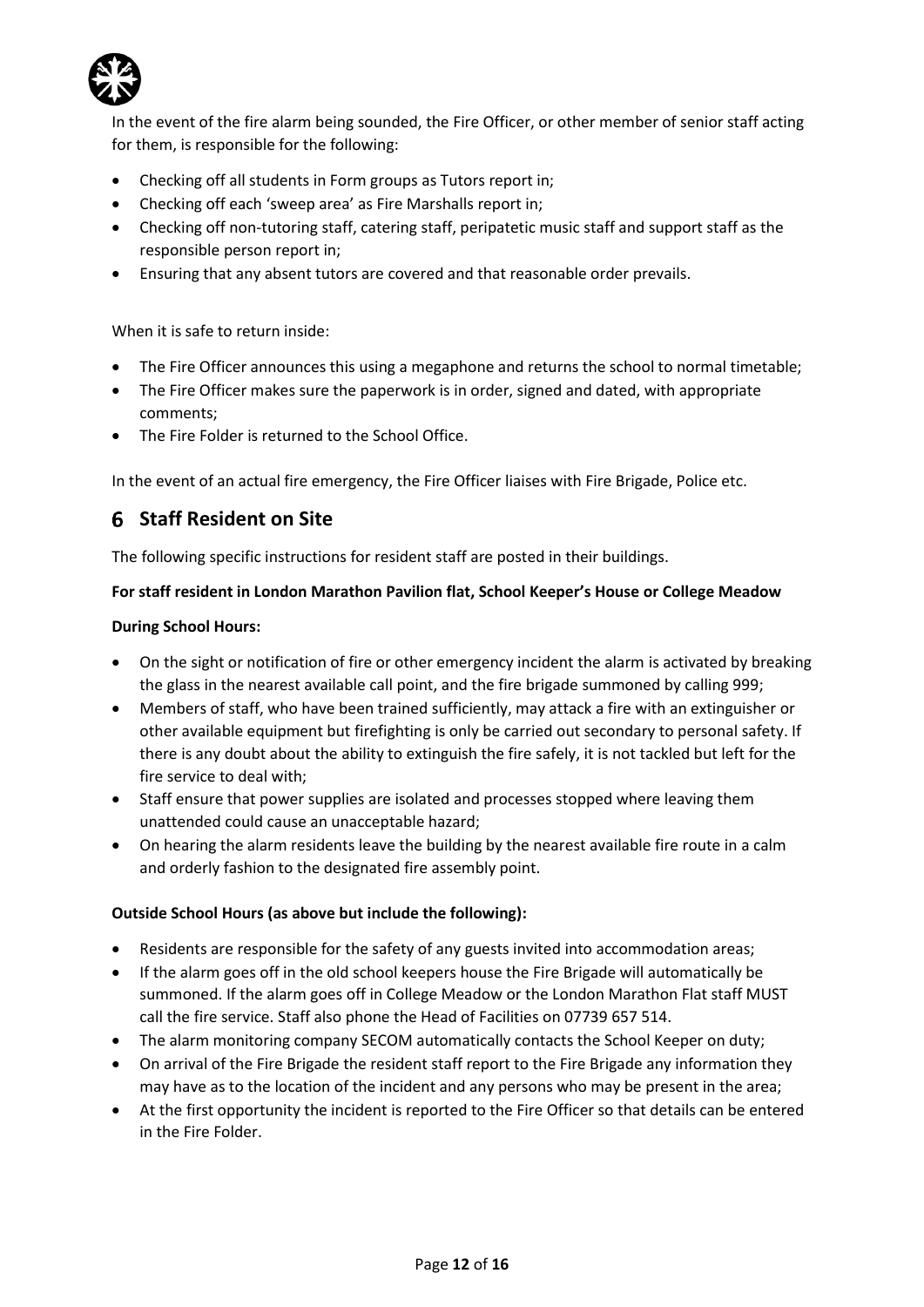

# **Fire Drills**

**Fire Marshalls (aka sweepers):** Once you know that 'your' area is clear, please report this to a member of the SLT (usually the Deputy Fire Officer, currently Head of Co-Curricular - James Willatt). Then report to the relevant person according to your staff group as shown below:

**Tutors:** Once assembled on the field in Form Groups report to a member of the SLT (currently the Director of Studies – Ed Wright) that your tutees are all accounted for.

**Non-Tutoring teaching staff:** If not asked to cover for an absent tutor, please report to a member of the SLT (currently Senior Tutor – Les Watts) that you are present.

**Admin/Technical Staff: P**lease report to the Bursar.

**Receptionists:** Please take out to the assembly area; the staff sign out book and the reception mobile phone which will contain detail of visitors within an app, called: Visitors sign in.

**School Office Staff:** Please take to the assembly area the student signing in and out book

**Ground Staff:** Once all accounted for by Tony Timms (Deputy: Gary Allen) please report this to the Bursar.

**Music Staff:** Once all accounted for by the Fire Marshall /Deputy please report to a member of the SLT (usually the Bursar).

**Catering Staff:** Once all accounted for by Catering Manager Gemma Kolseth /(Deputy), please report to a member of the SLT (usually the Bursar).

**Visitors:** Will be informed on arrival of the assembly point

**Sports Centre Staff:** Any who are on site report to the Bursar

**Duty School Keeper and Head of Maintenance** to promptly check location of fire indicated on the main alarm panel. They communicate their findings to the Head of Facilities who will liaise with the Bursar and fire service as required.

You may find that an exit has been closed off during a drill. You will therefore need to calmly find an alternative exit route.

# **Maintenance and School Keeper Team: Procedures on Hearing the Fire Alarm**

On hearing the alarm in the main school the Duty School Keeper and Head of Maintenance go to the main panel. Findings are communicated via mobile phone.

On arriving at the panel in the Junior School the print out is read but not removed, and the illuminated lights on the panel looked at.

The alarm panel is an addressable system which will provide relevant information as to the location of where the fire was triggered e.g. North Wing First Floor Economics Room.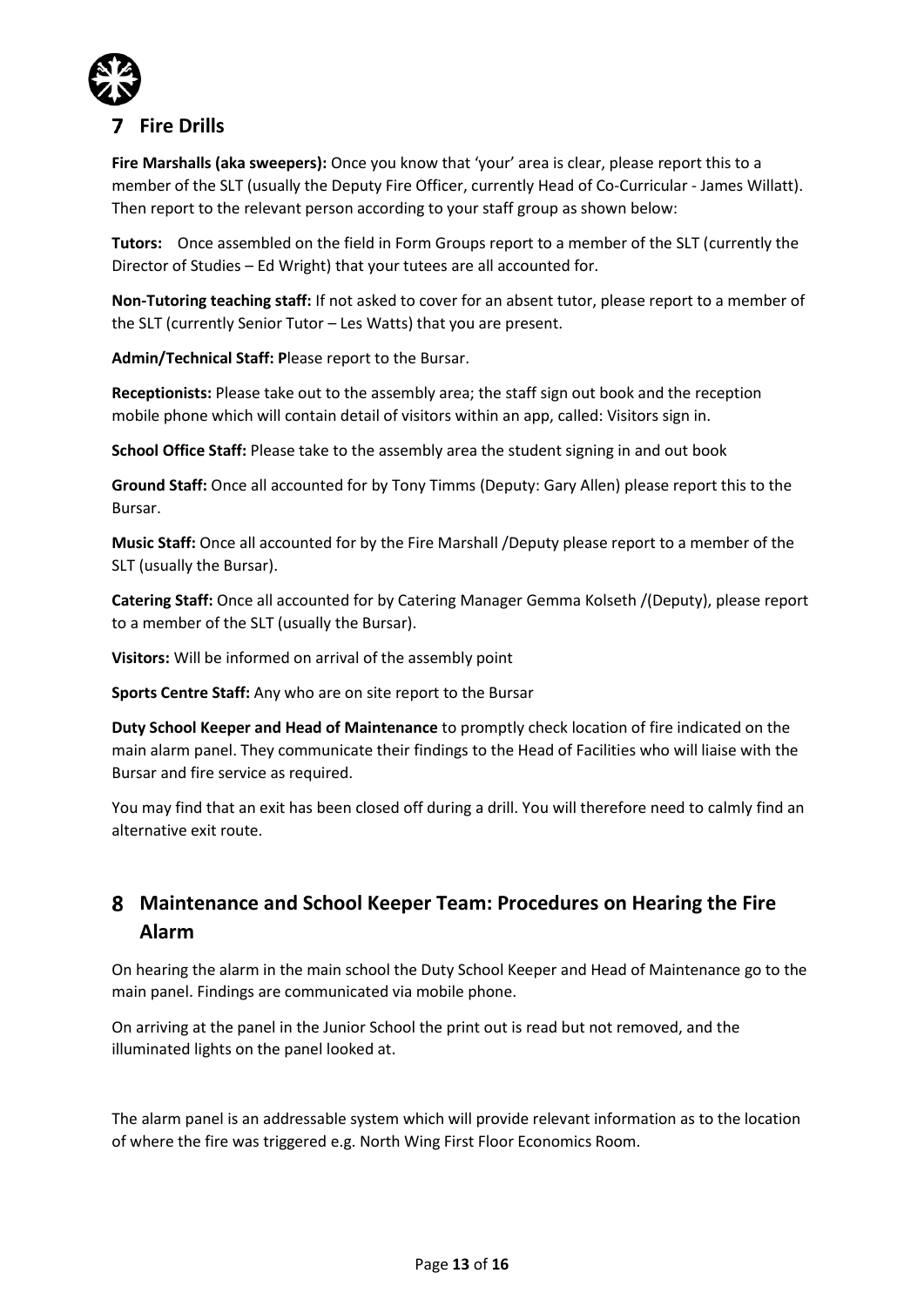

The first person at the panel having identified the location will then go to that area identified, whilst notifying other members and communicates findings.

The Head of Maintenance is kept informed of the situation regarding the alert. They will pass on this information to the Fire Brigade and will also direct them to the panel if they need to see it themselves.

# **After the Initial Detection of the Fire**

The Maintenance staff are prepared to isolate utilities at the scene of the fire – cutting off gas, electricity, etc, locating the hydrants at the perimeter of the site or arranging for the Fire Brigade to draw water from the swimming pool as required.

The fire is only tackled by individuals with appropriate training in the use of extinguishers, and provided they assess it is as safe to do so. In all other circumstance they focus on maintaining a safe environment while waiting for the fire emergency services.

Senior Leadership are available to aid these decision-making processes, calling for medical support if needed (nurse and emergency ambulance(s)), calling for teams to move injured people etc., setting up emergency holding areas for injured, and coordinating the incident.

The decision about terminating the alarm and re-entry into the buildings is made by the Fire Officer on the advice of the Maintenance and School Keeping Team, and in line with the requirements of the fire emergency services.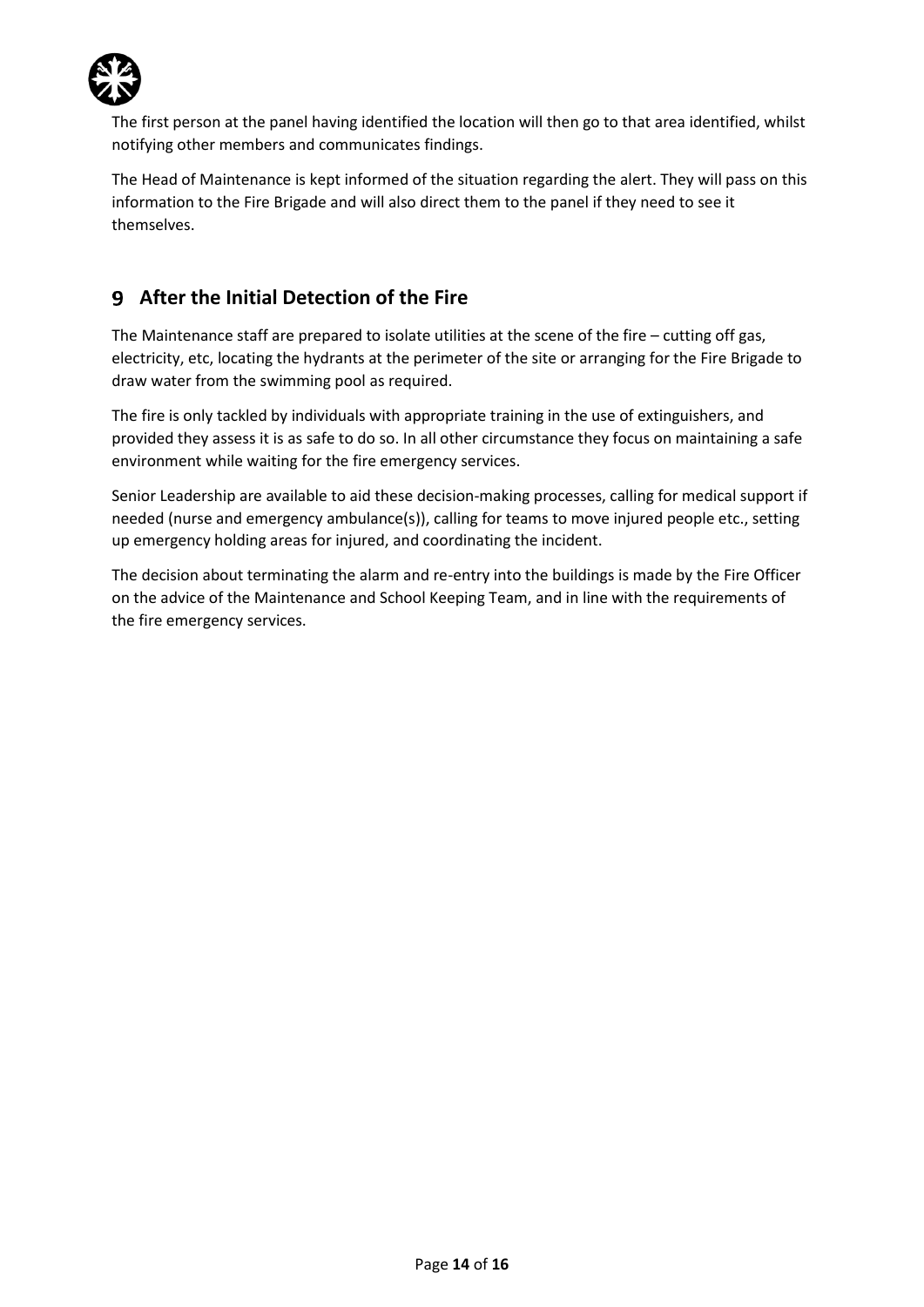

## **Appendix 2**

## **PERSONAL EMERGENCY EVACUATION PLAN**

| Name:                                                                        | PEEP for: Student / Staff (please circle) |
|------------------------------------------------------------------------------|-------------------------------------------|
| School: Junior / Senior (please circle)                                      | Date:                                     |
| Level of ability:                                                            |                                           |
|                                                                              |                                           |
| Awareness of the fire procedure and sound of alarm: Yes / No (please circle) |                                           |
| <b>Support Agreed:</b>                                                       |                                           |
|                                                                              |                                           |
| <b>Designated Assistant:</b>                                                 |                                           |
| <b>Evacuation Procedure:</b>                                                 |                                           |
| Safe Routes:                                                                 |                                           |
| <b>Fire Drill:</b>                                                           |                                           |

| Completed by:               | Signature: |
|-----------------------------|------------|
| <b>Student Signature:</b>   |            |
| <b>Weekly review dates:</b> |            |

**[Building map with accessible entry points](https://elthamcollege.sharepoint.com/:w:/s/ECS-Home/Facilities/ERnbRBBxoUtIg_4CGhf2htMBCG3vlx-jS97TFZkZ2MPmyg?e=Nz6OJu)**